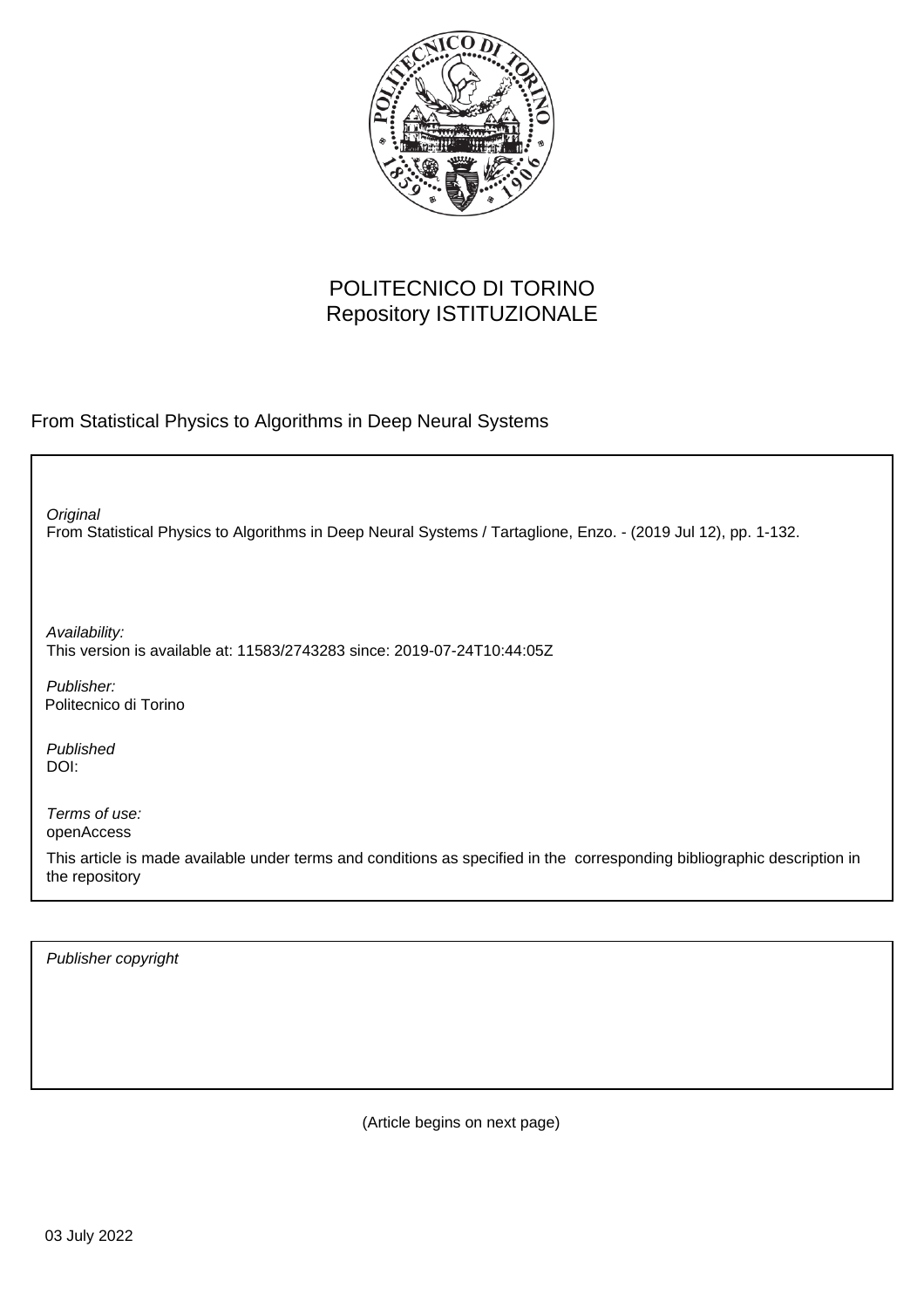## Abstract

Nowadays it is pretty common for people to talk about Artificial Intelligence. Contrarily from what it is imaginable, AI research is not focused on the realization of "self-thinking" machines: instead, it involves the study of any algorithm, machine or more general, artificial agent being able to perceive the environment and to react in a "smart" way, i.e. maximizing the chance of successfully achieving its own goals (like, for example, correctly classifying an object). In particular, great interest is shown towards Artificial Neural Networks (ANNs) modeling, which are biological brain-inspired. The research around ANNs started about 80 years ago, but they received huge consideration by the research community just in the last few decades. Empirically, their learning capability for non-trivial tasks has been acknowledged since 1990; however there was the lack of powerful simulation tools. In the last years, particularly thanks to the use of Graphical Processing Units (GPUs) to exploit most of the computation (and recently the use of TPUs), almost everyone owns a device able to simulate an ANN. For this reason, in the last few years artificial neural networks were challenged to solve more and more complex tasks, being able, for example, to correctly classify images in 1000 classes, to win over the world champion of Go (with the machine named AlphaGo), to understand the human speech etc. In order to accomplish all of these tasks, their size and complexity scaled-up: nowadays it is common to train ANNs having more than hundred millions of parameters. As long as the learning techniques are able to "somewhat" train the network, the community is in general not very interested in understanding all the learning dynamics inside the network.

I lived my PhD work like a journey, starting from the simplest possible model, the perceptron. Such an ANN architecture shows similarities to the Ising model; hence, analytical tools from the mechanical statistics can be borrowed to analyze the version (solution) space of the problem aimed to be solved. From the theory, we know that local research tools are typically destined to fail in the learning dynamics